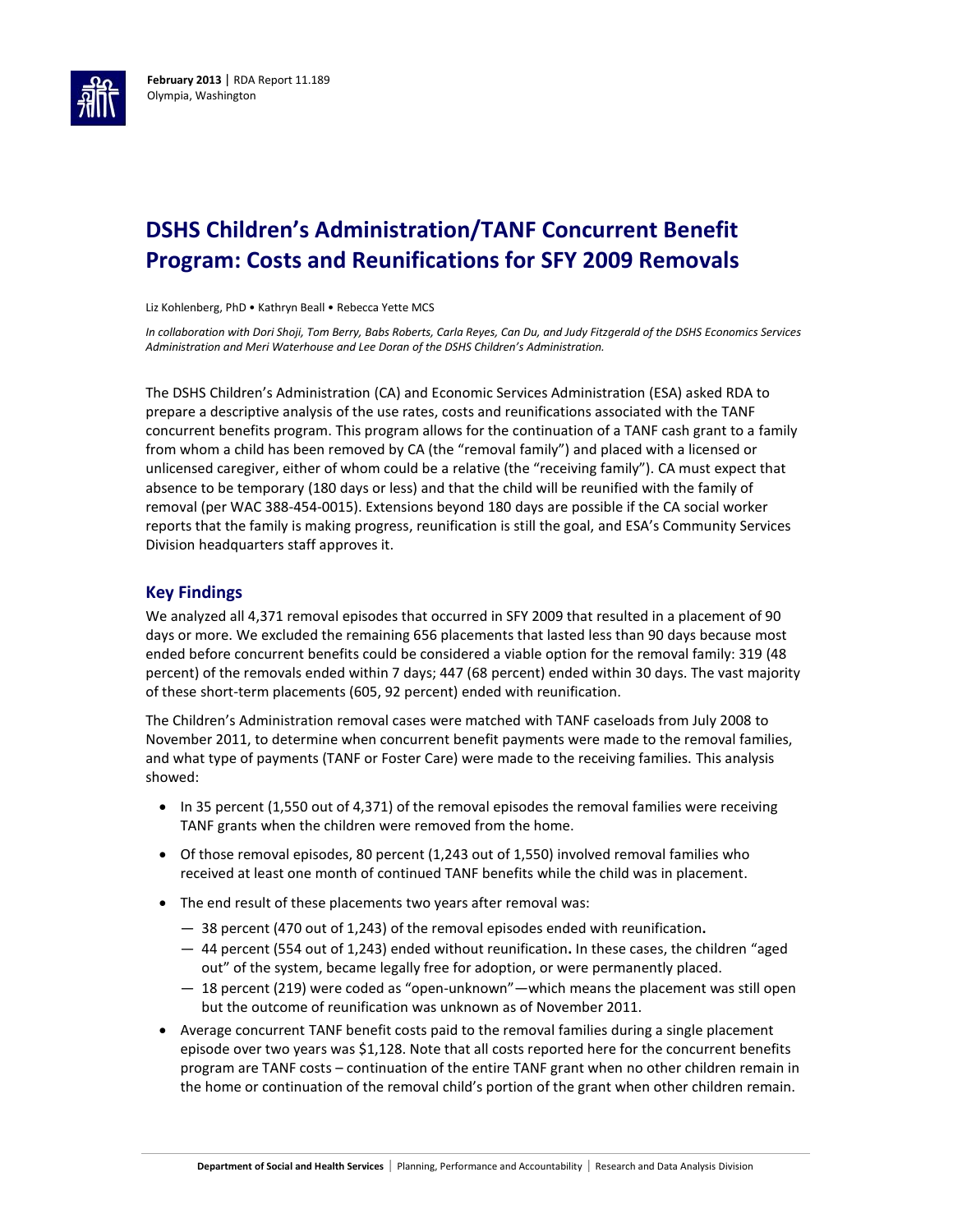#### **Q1.** *How many cases received concurrent benefits? What were the costs?*

All of the children removed from their homes as a result of abuse or neglect investigations during SFY 2009, with removal episodes lasting 90+ days, were matched with TANF caseloads from July 2009 to November 2011, to describe participation in the concurrent benefit program. Table 1 on the next page shows removal episode counts and Table 2 shows ESA costs for the continuation of the TANF grant to the removal family.

4,371 removal episodes occurred during SFY 2009 and lasted more than 90+ days (some children were in more than one removal episode). Among those removal episodes:

- 65 percent (2,821) were from families not receiving TANF benefits when the children were removed. Concurrent benefits did not occur.
- 35 percent (1,550) were from families receiving TANF benefits when the children were removed. Of this group, 1,243 (80 percent) involved concurrent benefits.
- Payments to the receiving families were made in two ways, and these sometimes shifted over time, such as when a receiving family became licensed during a placement or when a child was moved from a licensed to an unlicensed caregiver or vice versa.
	- **TANF + Foster Care:** For 1,082 of these placements, all or part of the receiving family payments came through licensed foster care. The child's removal family retained their full TANF benefit, including the removal child's portion. The total TANF concurrent benefit cost for payments to removal families was \$1,231,683.
	- **TANF + TANF:** For 283 placements, all or part of the receiving family payments came through a TANF payment—either a child-only TANF payment or an adjustment to a receiving family's already existing TANF grant. The child's removal family retained their full TANF benefit, including the removal child's portion. The total TANF concurrent benefit cost for payments to removal families was \$241,738.

**COST:** The total cost of the "concurrent" TANF payments made over the next two years to the original TANF families was \$1,473,421. The concurrent benefit payment months do not include the months of removal or reunification—only the months in between. The two-year average TANF cost per placement episode was \$1,128.

## **Q2.** *How many concurrent benefit cases were reunified?*

**Children's Administration Reunifications and Time Frames.** Among the 1,243 placements where concurrent TANF benefits were paid, we know:

- 38 percent (470 placements) ended with reunification. Concurrent TANF benefit costs for this group during the two years following removal were \$1,020 per placement episode over two years. On average, the clients in this group were on concurrent benefits for 130 days.
	- 10 percent (119 placements) of all concurrent benefit placements were reunified between three and six months after removal (91-180 days). Two-year TANF costs were \$488 per placement episode.
	- 28 percent (351 placements) of all concurrent benefit placements were reunified in more than six months after removal. Two-year TANF costs were \$1,200 per placement episode.
- 44 percent (554 placements) ended without reunification. In some of these cases, the children "aged out" of the system. In other cases, they were legally free for adoption or were permanently placed. Concurrent benefit costs for this group during the two years following placement were \$1,071. On average, the clients in this group were on concurrent benefits for 132 days.
- 18 percent (219 placements) were still coded as "open-unknown" at the end of this analysis period. Concurrent benefit costs for this group during the two years following placement were \$1,500. On average, clients in this group were on concurrent benefits for 234 days.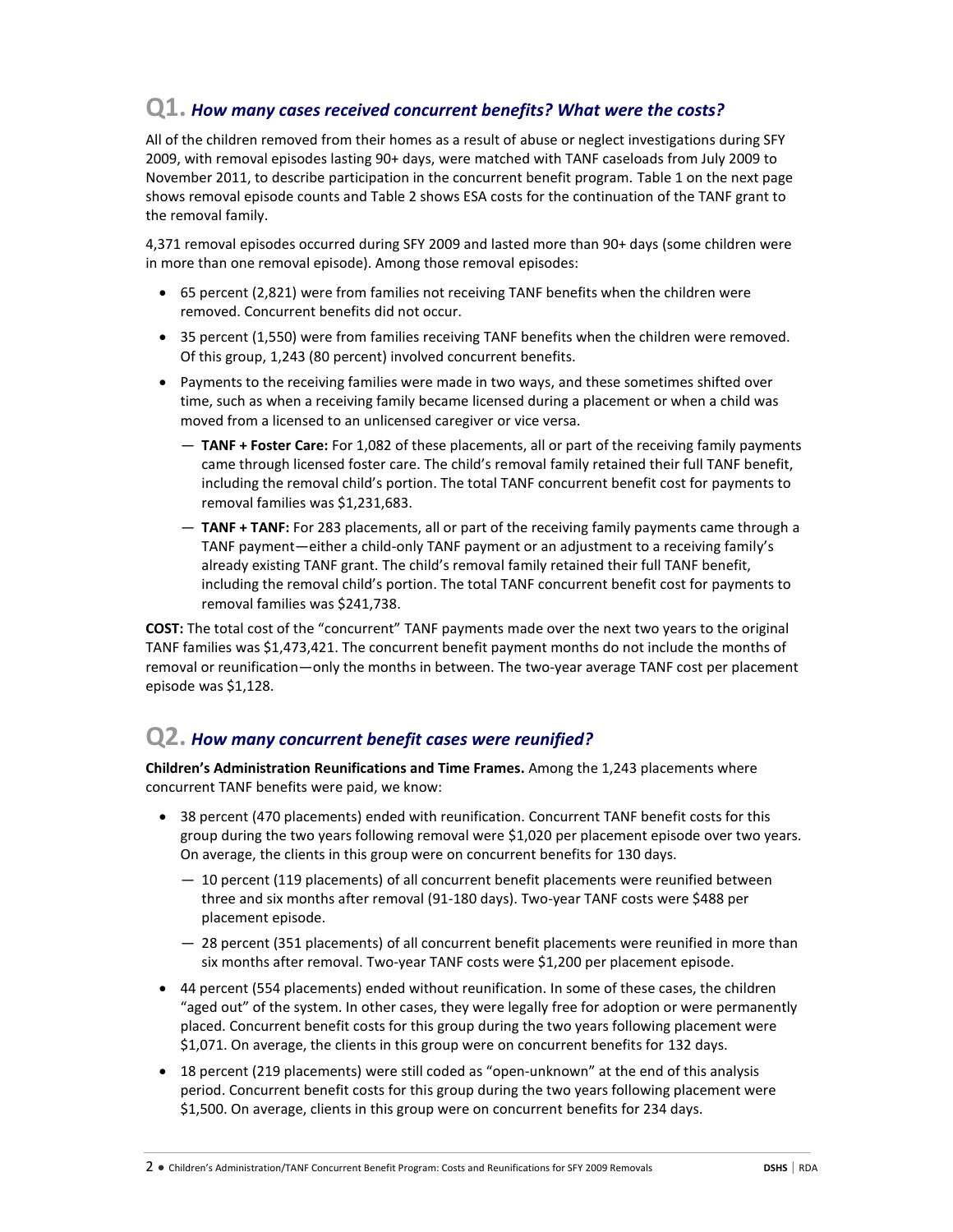| TABLE $1^1$                                                                        |                               | On TANF when<br><b>Removed</b> |                       | <b>Concurrent Benefit Received?</b> |                        |                                |                       |  |
|------------------------------------------------------------------------------------|-------------------------------|--------------------------------|-----------------------|-------------------------------------|------------------------|--------------------------------|-----------------------|--|
|                                                                                    | Total                         |                                |                       | <b>No</b>                           |                        | Yes:                           |                       |  |
| Counts refer to child removal episodes<br>starting in SFY 2009 which resulted in a | Placement<br><b>Episodes</b>  |                                | % of Total<br>Removed |                                     | <b>Both</b><br>Payment | <b>Foster Care</b><br>$+ TANF$ | TANF +<br><b>TANF</b> |  |
|                                                                                    | placement of 90 or more days. |                                |                       |                                     | Groups <sup>2</sup>    | <b>SUBGROUPS</b>               |                       |  |
| <b>Total Removed</b>                                                               | 4.371                         | 1,550                          | 35%                   | 307                                 | 1,243                  | 1,082                          | 283                   |  |
| <b>Total Reunified</b>                                                             | 1.540                         | 580                            |                       | 110                                 | 470                    | 405                            | 115                   |  |
| <b>Percent Reunified</b>                                                           | 35%                           | 37%                            |                       | 36%                                 | 38%                    |                                |                       |  |
| Length of Placement = 90-180 days                                                  | 426                           | 147                            |                       | 28                                  | 119                    | 95                             | 30                    |  |
| Length of Placement = $181+$ days                                                  | 1,114                         | 433                            |                       | 82                                  | 351                    | 310                            | 85                    |  |

 $^1$  Child placements are counted, not unduplicated children (a child can be in more than one placement episode in a year and if they are, they are counted in each placement).Placements are defined by the combination of FAMLINK ID, removal date, and ACES client ID. TANF + TANF means a child was a recipient in removal Assistance Unit and another Assistance Unit. Foster Care + TANF means that while the child was in licensed foster care, they were also a recipient in the removal Assistance Unit.

 $^2$  Within a single placement episode, a child can be in more than one type of benefit household. Thus, the sum of the TANF + TANF and Foster Care + TANF placement episodes will exceed the count in this column, where the placement episode is counted only once.

| TABLE $2^1$                                                                                                         | <b>Both Concurrent Payment Groups</b> |                              |                                   |       | Foster Care + TANF | TANF + TANF |           |
|---------------------------------------------------------------------------------------------------------------------|---------------------------------------|------------------------------|-----------------------------------|-------|--------------------|-------------|-----------|
| Counts refer to child removal episodes<br>starting in SFY 2009 which resulted in a<br>placement of 90 or more days. | $n^2$                                 | Total<br><b>TANF</b><br>Cost | Avg Cost/<br>Client<br>2yr period | n     | TANF \$            | n           | TANF \$   |
| <b>Total Removed</b>                                                                                                | 1,243                                 | \$1,473,421                  | \$1,128                           | 1,082 | \$1,231,683        | 283         | \$241,738 |
| <b>Total Reunified</b>                                                                                              | 470                                   | \$481,506                    | \$1,020                           | 405   | \$393,158          | 115         | \$88,348  |
| Length of Placement = 90-180 days                                                                                   | 119                                   | \$58,098                     | \$488                             | 95    | \$39,983           | 30          | \$18,115  |
| Length of Placement = $181+$ days                                                                                   | 351                                   | \$423,408                    | \$1,200                           | 310   | \$353,175          | 85          | \$70,233  |
| Mean Days on Concurrent Benefits <sup>3</sup>                                                                       |                                       | 130                          |                                   |       | 122                |             | 102       |
| <b>Median Days on Concurrent Benefits</b> <sup>3</sup>                                                              |                                       | 92                           |                                   |       | 91                 |             | 92        |
| <b>Not Reunified</b>                                                                                                | 554                                   | \$604,826                    | \$1,071                           | 473   | \$500,241          | 120         | \$104,585 |
| Length of Placement = 90-180 days                                                                                   | 27                                    | \$15,040                     | \$557                             | 19    | \$11,763           | 8           | \$3,277   |
| Length of Placement = $181+$ days                                                                                   | 527                                   | \$589,786                    | \$1,098                           | 454   | \$488,478          | 112         | \$101,308 |
| Mean Days on Concurrent Benefits <sup>3</sup>                                                                       |                                       | 132                          |                                   |       | 129                |             | 102       |
| <b>Median Days on Concurrent Benefits</b> <sup>3</sup>                                                              |                                       | 62                           |                                   |       | 61                 |             | 92        |

| Open Placement, Unknown Outcome                        | 219 | \$387.089 | \$1.500 | 204 | \$338.284 | 48 | \$48,805 |
|--------------------------------------------------------|-----|-----------|---------|-----|-----------|----|----------|
| Length of Placement = $181+$ days                      | 219 | \$387,089 | \$1,500 | 204 | \$338,284 | 48 | \$48,805 |
| Mean Days on Concurrent Benefits <sup>3</sup>          |     | 234       |         |     | 221       |    | 128      |
| <b>Median Days on Concurrent Benefits</b> <sup>3</sup> |     | 153       |         |     | 151       |    | 92       |

 $^1$  Child placements are counted, not unduplicated children (a child can be in more than one placement episode in a year and if they are, they are counted in each placement). Placements are defined by the combination of FAMLINK ID, removal date, and ACES client ID. TANF costs are only the dollars paid to the Assistance Unit of removal. All TANF monies, including Additional Requirements for Emergent Needs (AREN) payments, are included. Months of removal and reunification are not counted. TANF + TANF means a child was a recipient in removal Assistance Unit and another Assistance Unit. Foster Care + TANF means that while the child was in licensed foster care, they were also a recipient in the removal Assistance Unit.

<sup>2</sup> Within a single placement episode, a child can be in more than one type of benefit household. Thus, the sum of the TANF + TANF and Foster Care + TANF placement episodes will exceed the count in this column, where the placement episode is counted only once.

 $3$  Under the "Both Concurrent" column, the mean and median days on concurrent benefits may exceed the maximum in either Foster Care + TANF or TANF + TANF placement because some children are in more than one type of concurrent benefit household during a single placement episode.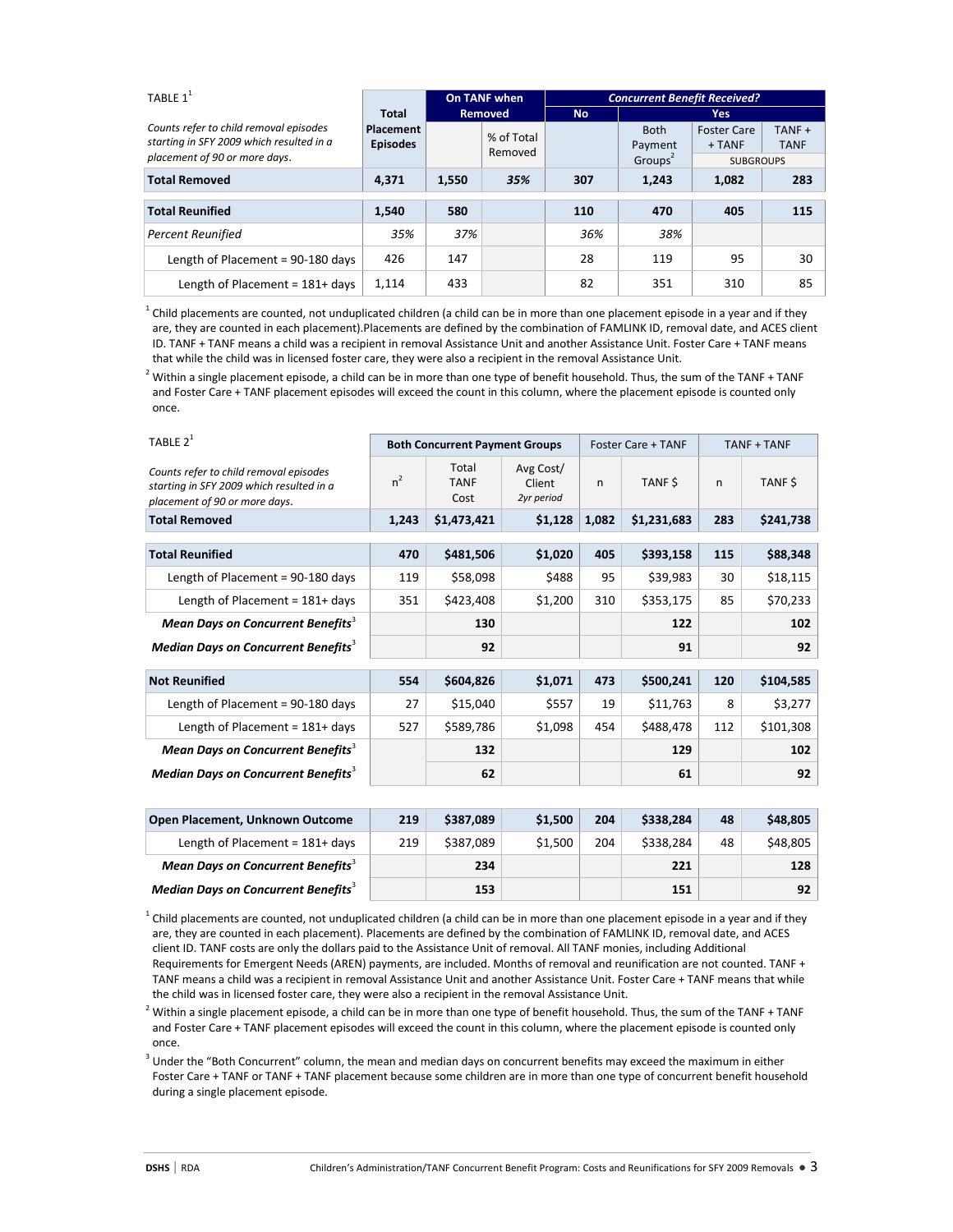#### **Q3.** *Is age related to the likelihood of receipt of concurrent benefits, or reunification for those who receive benefits?*

The concurrent benefit table below was created for four age groups—birth through 4 years, 5 through 12 years, 13 through 15 years, and 16 and over. Abuse and neglect removals generally diminished by age of the child. Almost 40 percent of the children under 13 were on TANF when they were removed; in the oldest group, only 15 percent were on TANF when they were removed.

Among the children younger than 16, there did not seem to be strong differences by age in the reunifications among the children receiving concurrent benefits—it was between 32 and 43 percent for the three younger groups. Reunification of the oldest group of children (16 and up) was much lower (15 percent)—but that is primarily because almost 75 percent of those children transitioned to adulthood rather than reunify with their families (30 out of 41 youth).

| TABLE $3^1$                                                                                                               |                                              | <b>On TANF when Removed</b> |                       | <b>Concurrent Benefit Received</b>         |                              |                    |  |
|---------------------------------------------------------------------------------------------------------------------------|----------------------------------------------|-----------------------------|-----------------------|--------------------------------------------|------------------------------|--------------------|--|
| Counts refer to child<br>removal episodes starting<br>in SFY 2009 which resulted<br>in a placement of 90 or<br>more days. | <b>Total</b><br>Placement<br><b>Episodes</b> |                             | % of Total<br>Removed | <b>Both Payment</b><br>Groups <sup>2</sup> | <b>Foster Care</b><br>+ TANF | <b>TANF + TANF</b> |  |
| <b>ALL AGES</b>                                                                                                           |                                              |                             |                       |                                            |                              |                    |  |
| <b>Total Removed</b>                                                                                                      | 4,371                                        | 1,550                       | 35%                   | 1,243                                      | 1,082                        | 283                |  |
| Reunified                                                                                                                 | 1,540                                        | 580                         |                       | 470                                        | 405                          | 115                |  |
| <b>Percent Reunified</b>                                                                                                  |                                              | 37%                         |                       | 38%                                        |                              |                    |  |
| Birth through Age 4                                                                                                       |                                              |                             |                       |                                            |                              |                    |  |
| <b>Total Removed</b>                                                                                                      | 2,201                                        | 843                         | 38%                   | 694                                        | 609                          | 148                |  |
| Reunified                                                                                                                 | 794                                          | 308                         |                       | 258                                        | 231                          | 55                 |  |
| <b>Percent Reunified</b>                                                                                                  |                                              | 37%                         |                       | 37%                                        |                              |                    |  |
| 5 through Age 12                                                                                                          |                                              |                             |                       |                                            |                              |                    |  |
| <b>Total Removed</b>                                                                                                      | 1,343                                        | 528                         | 39%                   | 414                                        | 346                          | 124                |  |
| Reunified                                                                                                                 | 531                                          | 224                         |                       | 176                                        | 139                          | 58                 |  |
| <b>Percent Reunified</b>                                                                                                  |                                              | 42%                         |                       | 43%                                        |                              |                    |  |
| 13 through Age 15                                                                                                         |                                              |                             |                       |                                            |                              |                    |  |
| <b>Total Removed</b>                                                                                                      | 459                                          | 124                         | 27%                   | 94                                         | 90                           | $\overline{7}$     |  |
| Reunified                                                                                                                 | 141                                          | 37                          |                       | 30                                         | 30                           | $\mathbf{1}$       |  |
| <b>Percent Reunified</b>                                                                                                  |                                              | 30%                         |                       | 32%                                        |                              |                    |  |
| 16 plus                                                                                                                   |                                              |                             |                       |                                            |                              |                    |  |
| <b>Total Removed</b>                                                                                                      | 368                                          | 55                          | 15%                   | 41                                         | 37                           | 4                  |  |
| Reunified                                                                                                                 | 74                                           | 11                          |                       | 6                                          | 5                            | $\mathbf{1}$       |  |
| <b>Percent Reunified</b>                                                                                                  |                                              | 20%                         |                       | 15%                                        |                              |                    |  |

 $^1$  Child placements are counted, not unduplicated children (a child can be in more than one placement episode in a year and if they are, they are counted in each placement).Placements are defined by the combination of FAMLINK ID, removal date, and ACES client ID. TANF + TANF means a child was a recipient in removal Assistance Unit and another Assistance Unit. Foster Care + TANF means that while the child was in licensed foster care, they were also a recipient in the removal Assistance Unit.

 $^2$  Within a single placement episode, a child can be in more than one type of benefit household. Thus, the sum of the TANF + TANF and Foster Care + TANF placement episodes will exceed the count in this column, where the placement episode is counted only once.